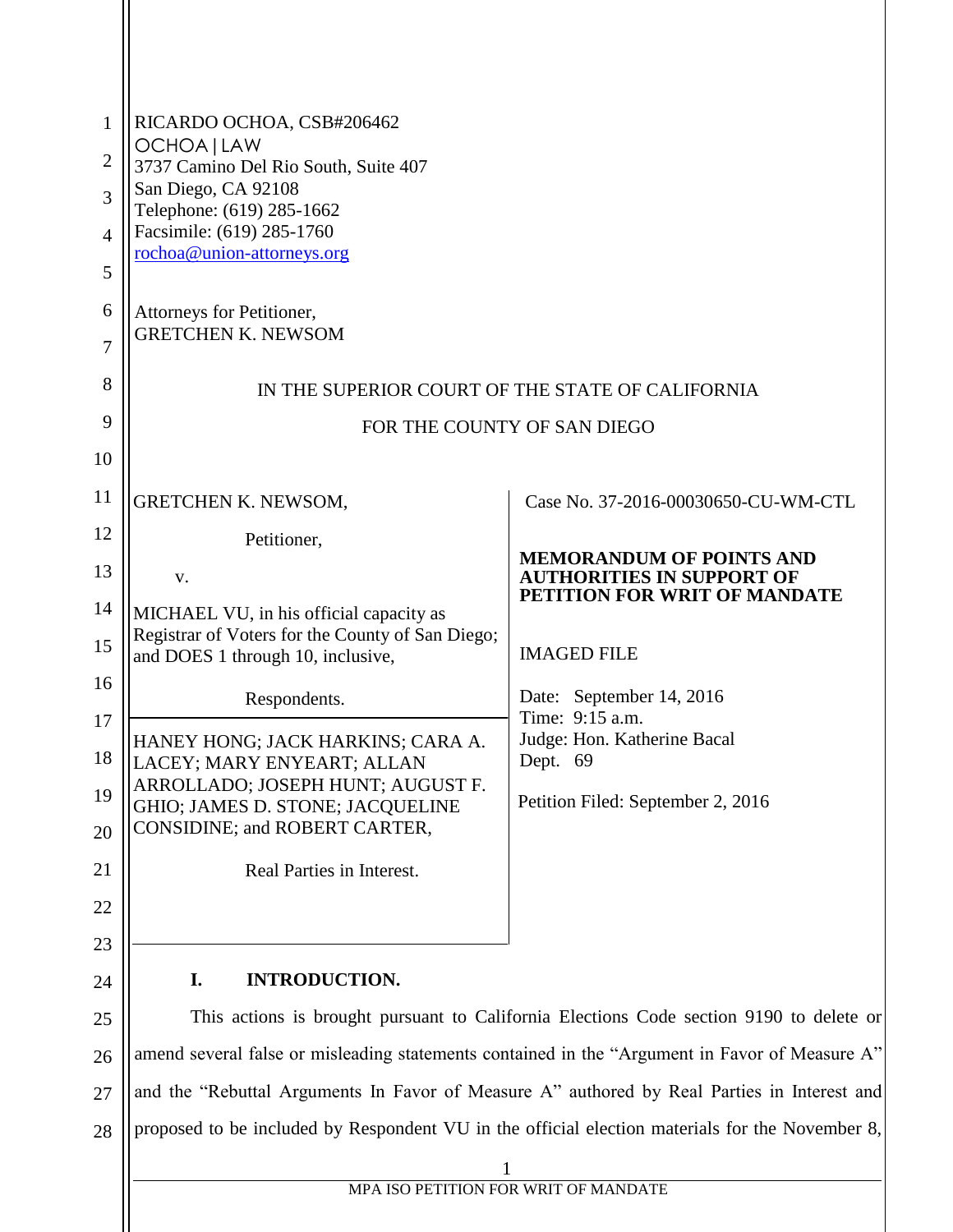1 2 3 2016 election in the County of San Diego. Measure A is the designation given to the Ordinance which, on July 8, 2016, the San Diego Association of Governments ("SANDAG") voted to place on the November 8, 2016 ballot.

**II. OVERVIEW OF MEASURE A.**

Measure A would levy an additional half-cent sales tax within San Diego County for the next 40 years to fund various infrastructure projects. Section 3.A of the Ordinance states:

This Ordinance provides for the implementation of the Expenditure Plan, and imposition and administration of a transactions and use tax. All of the gross revenues generated from the transactions and use tax, plus any interest or other earnings thereon (collectively, "Revenues"), after the deduction for amounts payable to the State Board of Equalization for the performance of functions incidental to the administration and operation of the Ordinance, shall be defined as "Program Revenues" and shall be allocated solely for the purposes described in this Ordinance.

Section 3.C, in turn, states:

4

5

6

7

8

9

10

11

12

13

14

15

16

17

18

19

The specific projects and Programs that may be funded by the Ordinance are further described in the document entitled "Expenditure Plan", which is attached to the Ordinance and hereby incorporated by reference as if fully set forth herein."

20 21 22 23 Of particular relevance to the present Petition are two portions of Measure A: the Local Infrastructure Projects Program ("LIPP") described in Section 6 of the Ordinance; and the competitive grant program to fund specialized transportation projects described in Section 11.C of the Ordinance.

24 25 26 27 28 Section 6 of the Ordinance allocates "a minimum of twenty-four percent (24%) of Net Revenues … to fund implementation of the ["LIPP"] using the formula specified in this Section, to each Local Agency to supplement other revenues available for those purposes." The Ordinance further provides six categories of "[e]xamples of Eligible Uses for funding in the [LIPP,]" but explicitly states that eligible uses of LIPP funds are not limited to these six examples. The six non-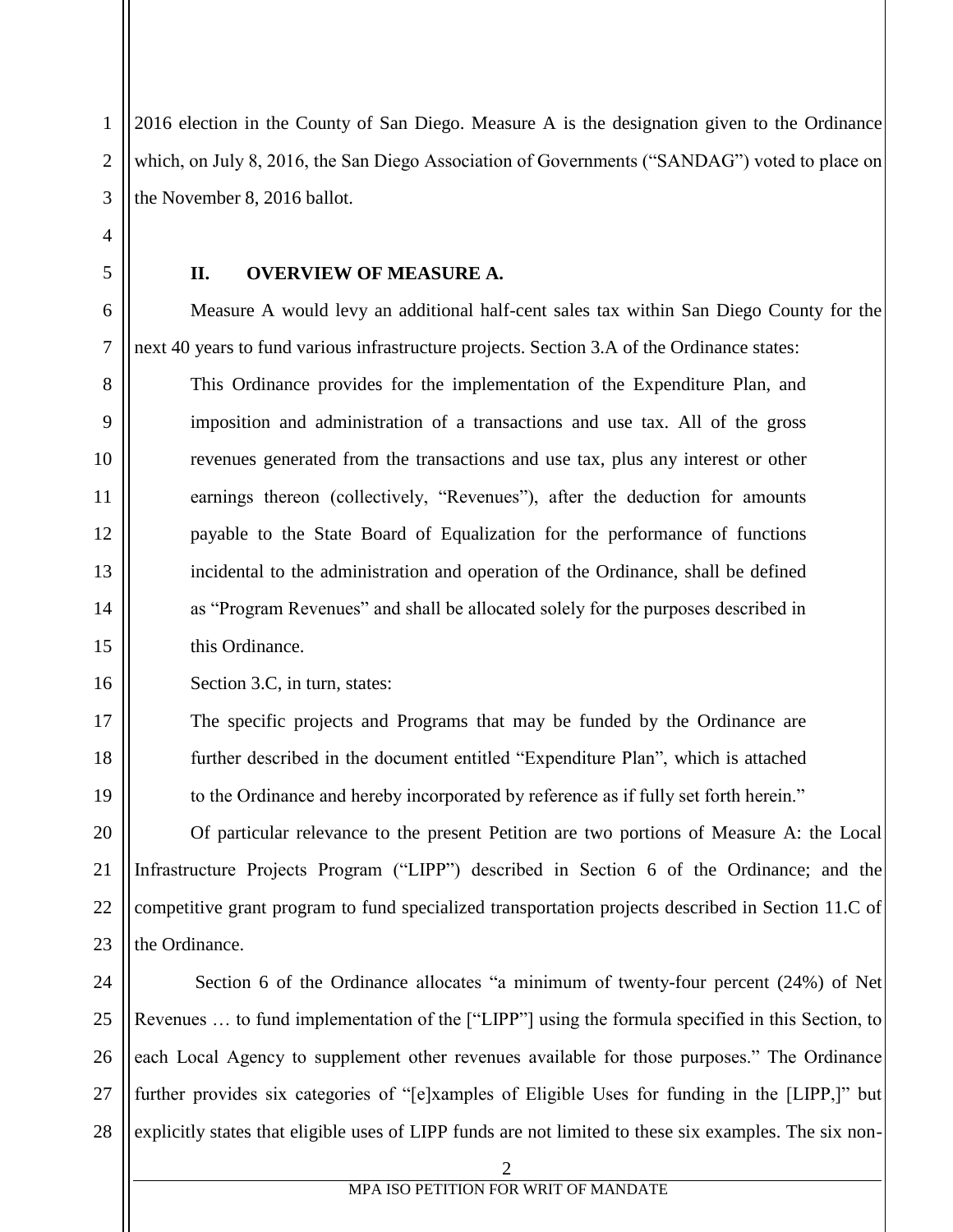1 2 3 4 5 6 7 exclusive example categories provided in the Ordinance are: Transit; Habitat; Roads; Beach Sand; Greenhouse Gas Reduction; and, lastly, Watershed Management. Local Agencies **are not required** by the Ordinance to spend LIPP funds on each and every one of these categories, but instead have complete discretion to spend all their funds on just one or two categories. In fact, SANDAG's Executive Director has stated that Local Agencies could choose to spend all their LIPP funds on pothole repairs, and in fact he expects many of those Local Agencies to do just that. (Ochoa Decl.,  $\P$  3.)

8 9 10 11 12 13 Section 11.C of the Ordinance, meanwhile, allocates "a minimum of 3 percent of Net Revenues … to support a competitive grant program to fund specialized transportation projects[,]" which are defined as "projects that complement traditional transit and paratransit services" and that are "specifically designed to address the needs of transportation disadvantaged populations (seniors, students, disabled, low-income, veterans)[.]" The various types of eligible "specialized transportation projects" which are eligible for these competitive grants are:

1) "the operations of specialized transportation services serving these population groups;"

2) "capital projects including related vehicle and technology procurements;"

3) "coordination efforts among specialized transportation providers;"

4) "mobility management services for the targeted population groups;"

18 19 20 5) "funding to support projects that enhance accepts to public transit, including station improvements, Transportation Demand Management programs to incentivize public transit and specialized transportation use;" and

21 22 6) "parking management programs or strategies to support smart growth and transit oriented development."

23 24 25 26 27 Notably, there is nothing in Section 11.C that requires any of the "specialized transportation" grant funds go to "reducing fares for seniors, students, the disabled and veterans[,]" as is claimed by the PRIMARY AUTHORS in their Primary Argument. In fact, because this is a competitive grant program, for which the SANDAG Board of Directors have yet to "establish specific project eligibility criterial,]" it is impossible to say how likely it is that any of these funds

28

14

15

16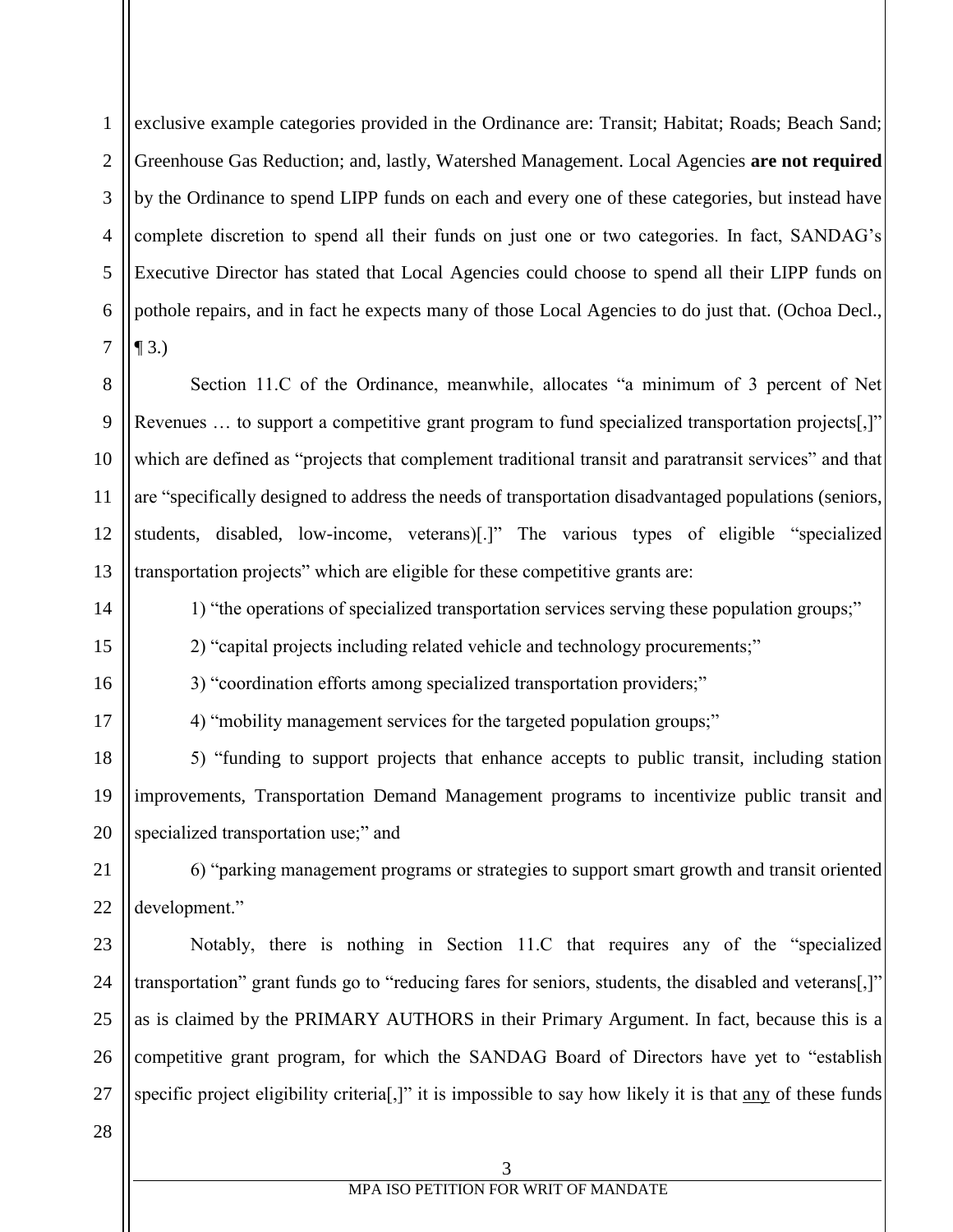under Section 11.C of the Ordinance would go toward "reducing fares for seniors, students, the disabled and veterans."

# **III. THE ELECTIONS CODE REQUIRES THE DELETION OF FALSE OR MISLEADING BALLOT ARGUMENTS IN ORDER TO PROTECT THE VOTERS AND TO ENSURE THE INTEGRITY OF THE ELECTORAL PROCESS.**

8 9 10 11 12 13 14 15 16 17 18 19 20 21 Under Elections Code section 9190, any elector may seek a writ of mandate requiring that any materials proposed to be included in the official ballot pamphlet, including the ballot arguments for or against a measure, be amended or deleted because "the material in question is false, misleading, or inconsistent with this chapter." The veracity and accuracy of the information presented in the "limited public forum" of the ballot pamphlet is of paramount public importance. (*Patterson v Board of Supervisors* (1988) 202 Cal.App.3d 22, 28-32; see *Gebert v Patterson* (1986) 186 Cal.App.3d 868, 873074.) Section 9190's prohibition on ballot arguments that are either demonstrably false or merely misleading evinces the Legislature's determination that the State of California "has a strong interest in providing the electorate with accurate information in voter pamphlets." (*Washburn v City of Berkeley* (1987) 195 Cal.App.3d 578, 585; *Hull v. Rossi* (1993) 13 Cal.App.4<sup>th</sup> 1763, 1768.) Indeed, the State's interest in assuring that ballot arguments are completely truthful and accurate is even more compelling than its interest in protecting voters from false, biased or unfair campaign literature distributed to them directly by partisans in the campaign. That is because:

"the voter's pamphlet can have a substantial impact on the equality and fairness of the electoral process. Unlike other vehicles for partisan political argument, the pamphlet is printed by a governmental body and distributed to all registered voters. The arguments set forth therein are likely to 'carry greater weight in the minds of voters than normal campaign literature ...."

(*Patterson v. Board of Supervisors, supra,* 202 Cal.App.3d at 30, quoting *Knoll v Davidson* (1974) 12 Cal.3d 335, 352.)

1

2

3

4

5

6

7

28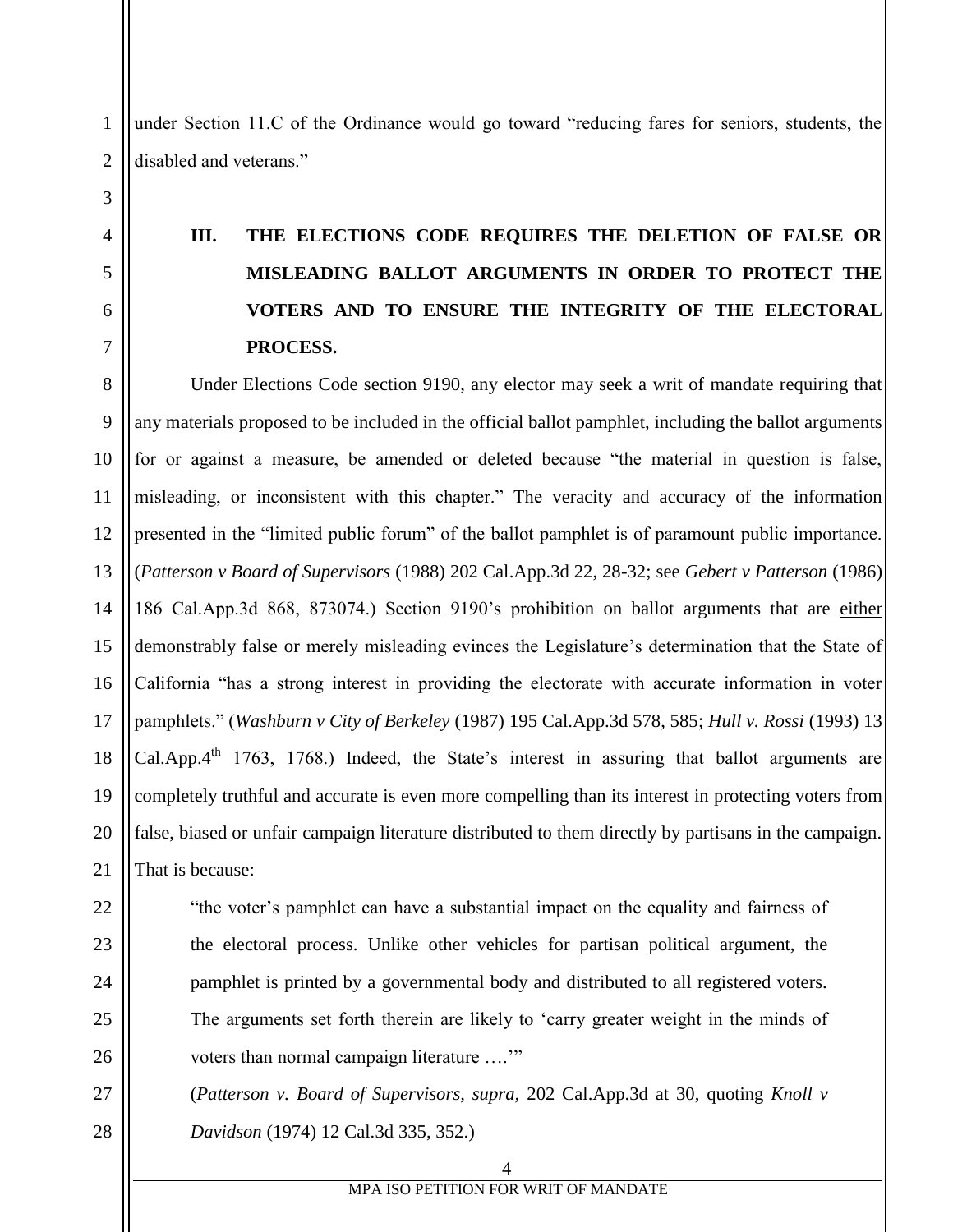Moreover, "[a]ccuracy in ballot arguments is of additional importance because they are 'accepted sources from which courts ascertain voters' intent and understanding of initiative measures.'" (*Washington v. City of Berkeley, supra*, 195 Cal.App.3d at 585, quoting *In re Lance W.* (1985) 37 Cal.3d 873, 888, fn. 8; accord *Patterson v. Board of Supervisors, supra*, 202 Cal.App.3d at 30.) It is for these reasons that it is so critical for the judicial branch to scrutinize ballot arguments and excise any allegation that could mislead the voters and improperly influence the ballots they cast.

8 9 10 11 12 13 14 15 As demonstrated below, the ballot arguments submitted by the proponents of Measure A contain such glaring inaccuracies and false and misleading implications that they pose a serious threat to the integrity of the electoral process. All Petition seeks by this action is a fair and free election on Measure A, so that the voters of San Diego County may cast their ballots uncontaminated by officially sanctioned misinformation and disinformation. Under the principles of a fair democratic process and the specific dictates of Elections Code section 9190, the challenged statements should be ordered deleted from the Primary Arguments and the Rebuttal Arguments or amended to conform to the requirements of law.

> **IV. THE CHALLENGED STATEMENTS IN THE PRIMARY AND REBUTTAL ARGUMENTS IN FAVOR OF MEASURE A ARE FALSE AND/OR MISLEADING, AND THEY MUST THEREFORE BE DELETED OR AMENDED TO COMPLY WITH THE LAW.**

The following statement in the Primary Arguments in Favor of Measure A and Rebuttal Arguments in Favor of Measure A either make or imply statements of fact that are simply not true.

1

2

3

4

5

6

7

16

17

18

19

20

21

22

23

24

25

#### **A. "Reverse decades of neglect to San Diego's infrastructure by … Expanding transit. Reducing fares for seniors, students, the disabled and veterans."**

26 27 28 This statement in the Primary Argument is false and is *certainly misleading* in that it unequivocally implies, through the use of what grammaticians call the "imperative mood," that Measure A will "reduc[e] fares for seniors, students, the disabled and veterans[,]" when there is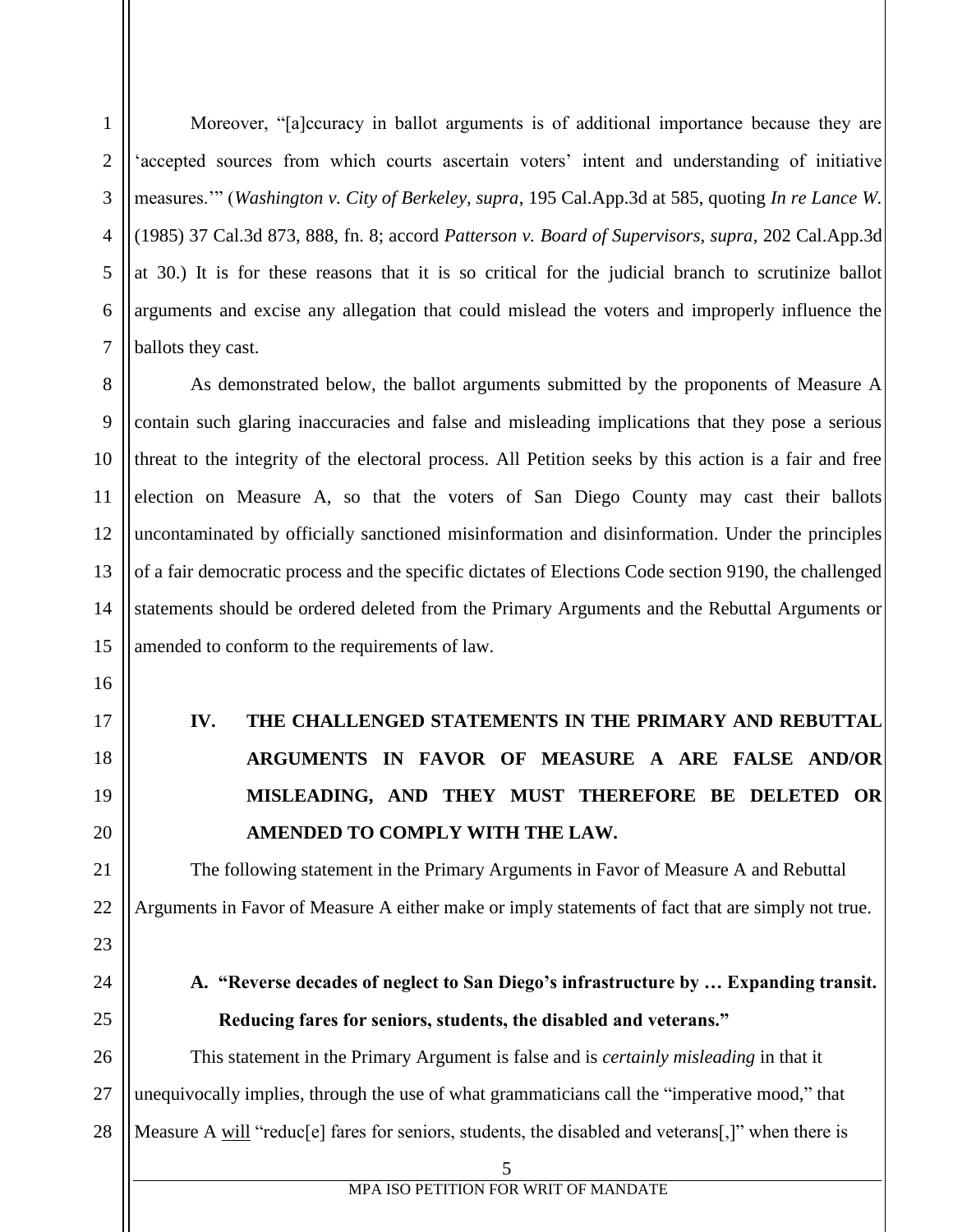1 2 3 4 5 6 7 8 9 10 11 12 13 14 15 16 17 18 nothing in Measure A that guarantees any funds raised by this new tax will go to that purpose. (*Cf.* Ordinance, Section 6; Ochoa Decl., ¶ 3.) Rather, Measure A merely allows local jurisdictions to opt to use LIPP funds for discounted student passes, and as SANDAG's Executive Director has admitted, local agencies are unlikely to use LIPP funds for discounted student transit passes. (Ochoa Decl., .) In fact, it is noteworthy that SANDAG itself has always been careful to phrase the use of LIPP funds for reduced transit passes and other uses in the "conditional mood" ("could be used") as opposed to the imperative, or declarative, mood ("reduce fares"). (Ochoa Decl., ¶¶ 4-5; see also *id*., Exh. 1.) Further, the only language in Measure A regarding "seniors, students, the disabled and veterans" is the competitive grants which Measure A would create for "specialized transportation projects" – competitive grants for which no project eligibility criteria currently exists, and which the language of Measure A does not mention, much less guarantee, could be used for reduced fares for these populations. (Ordinance, Section 11.C.) As such, it is demonstrably false, and unquestionably misleading, for the PRIMARY AUTHORS to imply that Measure A will "reverse decades of neglect to San Diego's infrastructure by … reducing fares for seniors, students, the disabled and veterans." Accordingly, this statement must be amended to *properly* reflect the nature of the funding which Measure A *might* make available for these purposes. A lawful amendment to this phrase might read "Reverse decades of neglect to San Diego's infrastructure by … Expanding transit.

Make funds available for reduced fares for seniors, students, the disabled and veterans."<sup>1</sup>

19

20

21

22

23

24

25

<sup>27</sup> 28 <sup>1</sup> To the extent the addition of four words to this phrase causes the Primary Argument to exceed the maximum number of words permitted, Petitioner does not object to PRIMARY AUTHORS deleting the requisite number of words from another section of the Primary Argument – so long as such a deletion does not render another section false or misleading.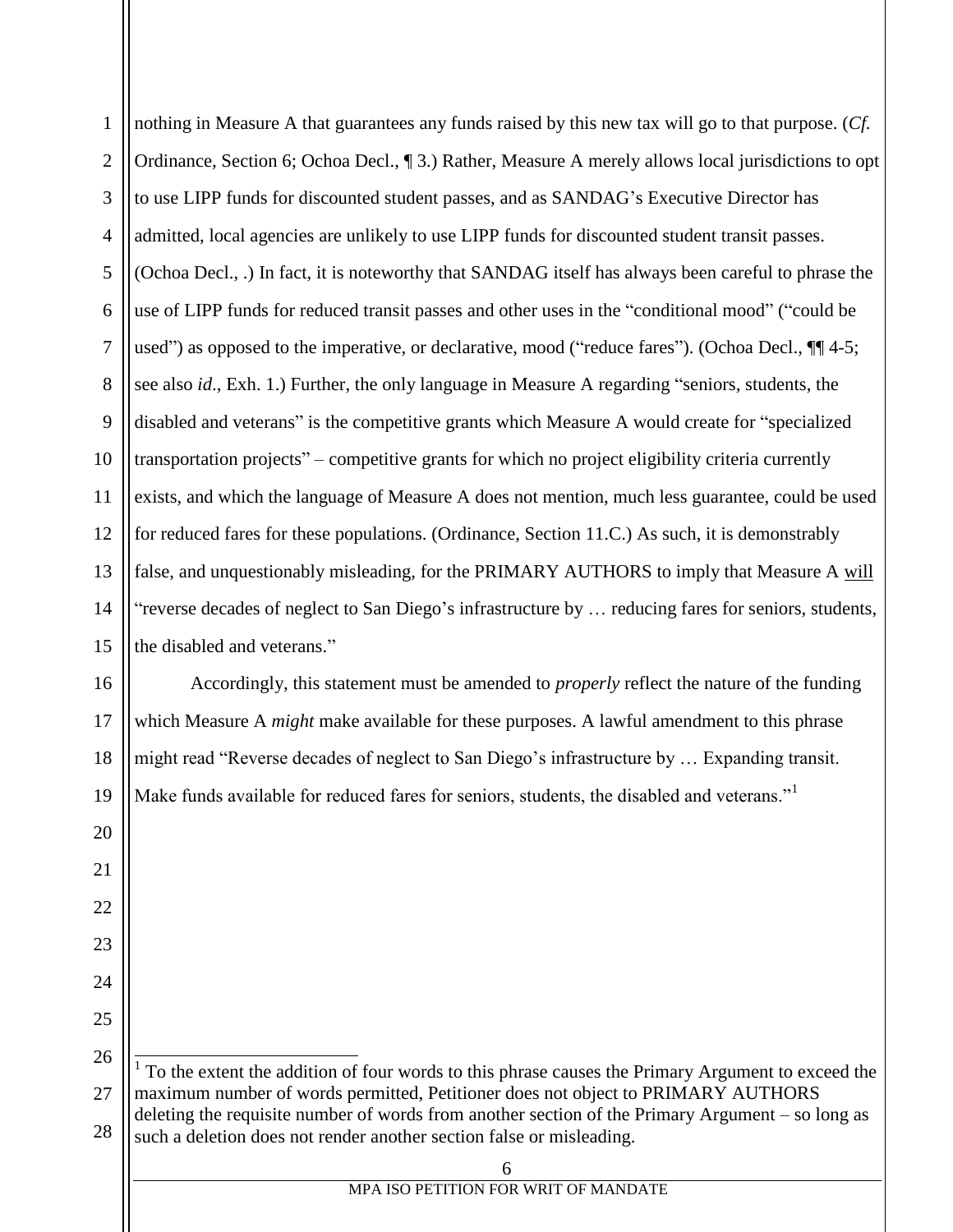- 1 2 3 4 5 6 7 8 9 10 11 12 13 14 15 16 17 18 19 20 21 22 23 24 25 26
- **B. Reverse decades of neglect to San Diego's infrastructure by … Improving water quality by treating polluted runoff."**

## **C. "IMPROVE WATER QUALITY … Measure A will clean up millions of gallons of toxic roadway runoff."**

These two statements, the first in the Primary Argument and the second in the Rebuttal Argument, are both false and *certainly misleading*. The first statement unequivocally implies, and the second statement unambiguously asserts, that Measure A will "improv[e] water quality" by treating polluted runoff. There is, however, nothing in Measure A that guarantees any funds raised by this new tax will go to that purpose. As more fully set forth above, LIPP funds may be used in a variety of ways, and SANDAG's Executive Director has admitted that many jurisdictions, including the largest recipient of LIPP funds, are likely to use these funds to fill potholes, not to treat stormwater runoff. (Ochoa Decl., ¶ 3.) SANDAG itself has correctly described the impact that Measure A could have on water quality as: "Local cities could … clean up polluted stormwater runoff." (*Id.*, Exh. 1.) (emphasis supplied).

Accordingly, these statement must be amended to *properly* reflect the nature of the funding which Measure A *might* make available for these purposes. A lawful amendment to the first phrase might read "Reverse decades of neglect to San Diego's infrastructure by … Making funds available to improve water quality by treating polluted runoff."<sup>2</sup> A lawful amendment to the second phrase might delete the declarative phrase "IMPROVE WATER QUALITY" and rewrite the remainder of the statement to read "Measure A will make funds available to clean up millions of gallons of toxic roadway runoff."

<sup>27</sup> 28 <sup>2</sup> To the extent the addition of four words to this phrase causes the Primary Argument to exceed the maximum number of words permitted, Petitioner does not object to PRIMARY AUTHORS deleting the requisite number of words from another section of the Primary Argument – so long as such a deletion does not render another section false or misleading.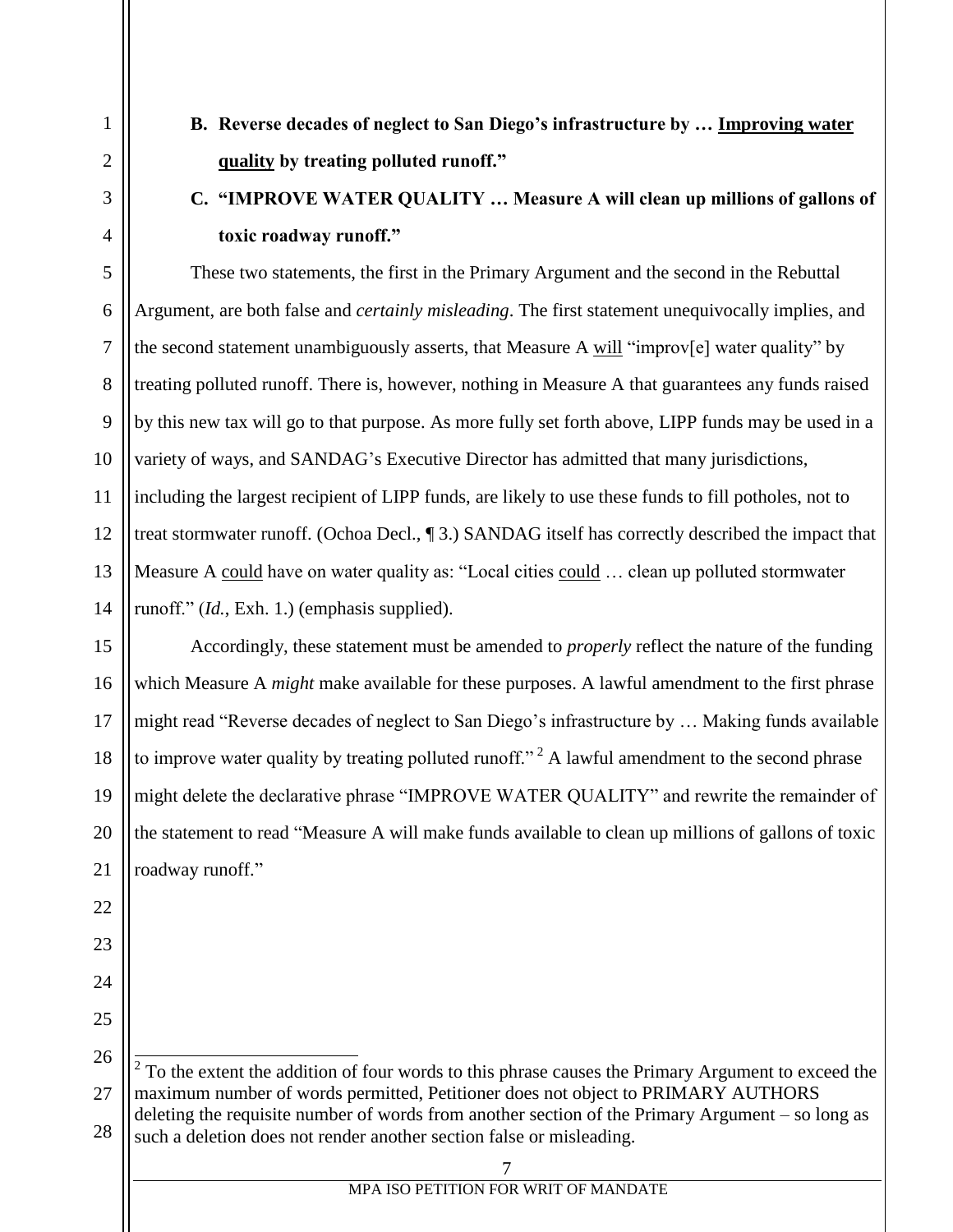**D. "Local Nurses, Fire Fighters & First Responders: Critical Safety Repairs Save Lives."**

### **E. "Local Nurses, Paramedics/Emergency Room Doctors: Measure A gets first responders to accidents/natural disasters quicker to save lives."**

5 6 7 8 9 10 11 12 13 14 15 16 17 18 These two statements, the first in the Primary Argument and the second in the Rebuttal Argument, create the misimpression that "local nurses" collectively support Measure A, when in fact the opposite is true. As established by the concurrently-filed declarations of Terry Bunting and Eric Robles, no known organization of "local nurses" is in support of Measure A. To the extent "local nurses" as a cognizable group have expressed any position regarding Measure A, the positions range from seriously concerned (United Nurses Associations of California/Union of Healthcare Professionals or "UNAC") to participating in the coalition opposed to the measure (the California Nurses Association or "CNA"). The statement in the Primary Argument concerning "local nurses" is therefore designed to mislead electors into erroneously believing that local nurses' organizations are in support of Measure A. The reference to "local nurses" should therefore be deleted from both statements, and the resulting statements should be be amended to read "Local Fire Fighters & First Responders: Critical Safety Repairs Save Lives." and "Local Paramedics/Emergency Room Doctors: Measure A gets first responders to accidents/natural disasters quicker to save lives."

19

20

1

2

3

4

#### **F. "James Stone [¶] The San Diego Environment Coalition."**

21 22 23 24 25 This claim of organizational affiliation in the Rebuttal Argument is designed to mislead the public into believing an actually existing and functioning coalition of environmental organizations is in support of Measure  $A<sup>3</sup>$ . As of the date that the REBUTTAL AUTHORS submitted their Rebuttal Argument to Respondent VU, however, this putative coalition had no presence to speak of in San Diego County. In fact, it was not until the day after the Rebuttal Arguments were submitted,

26

 $\overline{a}$ 

<sup>27</sup> 28  $3$  To be clear, we do not dispute that there are a few actually existing environmental organizations which support Measure A. Rather, we contend that "The San Diego Environment Coalition" is a campaign prop with no independent existence or *raison d'etre* other than to mislead voters.